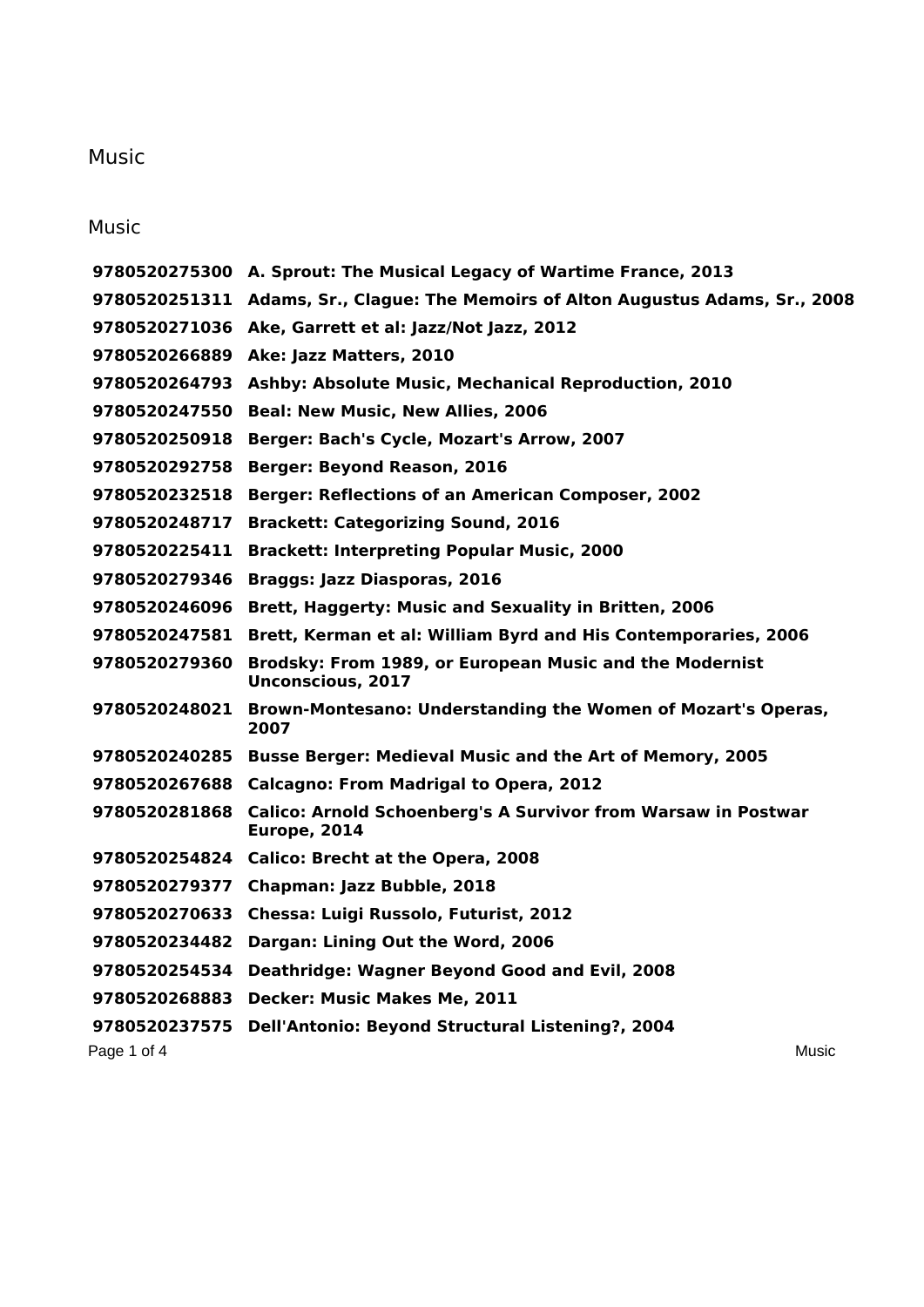**Dell'Antonio: Listening as Spiritual Practice in Early Modern Italy, Diehl: Echoes from Dharamsala, 2002 Drott: Music and the Elusive Revolution, 2011 Everist: Music Drama at the Paris Odéon, 1824–1828, 2002 Feldman: The Castrato, 2015 Fernandez: From Afro-Cuban Rhythms to Latin Jazz, 2006 Fisk: Returning Cycles, 2001 Fosler-Lussier: Music Divided, 2007 Fosler-Lussier: Music in America's Cold War Diplomacy, 2015 Franklin: Reclaiming Late-Romantic Music, 2014 Goldmark: Tunes for 'Toons, 2005 Head: Sovereign Feminine, 2013 Heller: Emblems of Eloquence, 2004 Heller: Loft Jazz, 2016 Herder, Bohlman: Song Loves the Masses, 2017 Hiroshi Garrett: Struggling to Define a Nation, 2008 Hubbs: Rednecks, Queers, and Country Music, 2014 Hubbs: The Queer Composition of America's Sound, 2004 Isoardi: The Dark Tree, 2006 Jackson: Blowin' the Blues Away, 2012 Jakelski: Making New Music in Cold War Poland, 2016 Kahn: Earth Sound Earth Signal, 2013 Kassabian: Ubiquitous Listening, 2013 Kendrick: Fruits of the Cross, 2018 Kerman: The Art of Fugue, 2005 Kramer: Expression and Truth, 2012 Kramer: Interpreting Music, 2010 Kramer: Musical Meaning, 2001 Kramer: Opera and Modern Culture, 2004 Kramer: Thought of Music, 2016 Kramer: Why Classical Music Still Matters, 2007**

Page 2 of 4 Music Number 2 of 4 Music Number 2 of 4 Music Number 2 of 4 Music Number 2 of 4 Music Number 2 of 4 Music Number 2 of 4 Music Number 2 of 4 Music Number 2 of 4 Music Number 2 of 4 Music Number 2 of 4 Music Numb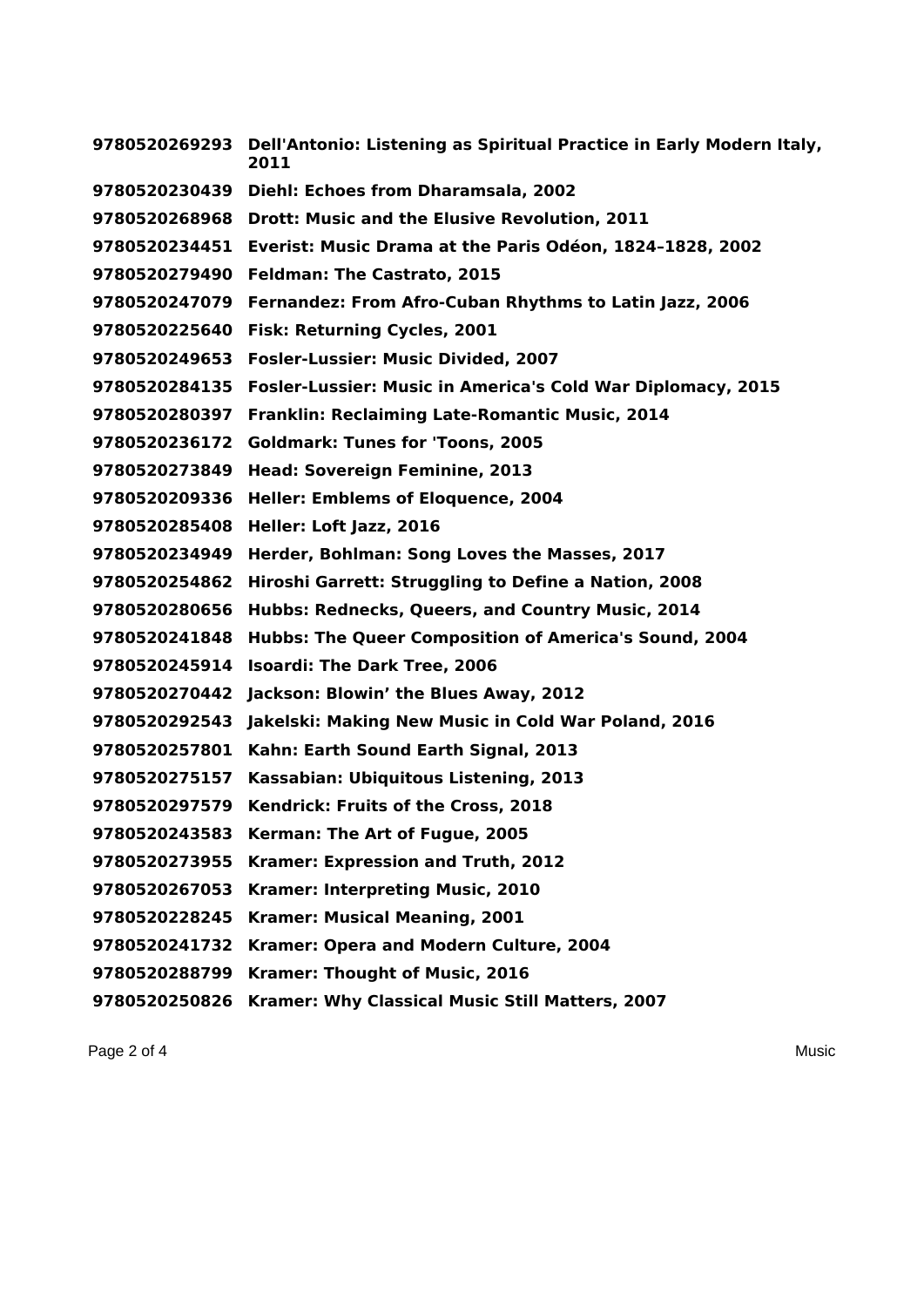Page 3 of 4 Music Number 2 of 4 Music Number 2 of 4 Music Number 2 of 5 AMusic Number 2 of 4 Music Number 2 of 5 AMusic Number 2 of 5 AMusic Number 2 of 5 AMusic Number 2 of 5 AMusic Number 2 of 5 AMusic Number 2 of 5 AMus **Kreuzer: Curtain, Gong, Steam, 2018 La Chapelle: Proud to Be an Okie, 2007 Le Guin: Boccherini's Body, 2005 Le Guin: The Tonadilla in Performance, 2013 Levin: Classic Jazz, 2000 Levy: Frontier Figures, 2012 Lie: K-Pop, 2014 Lockhart: Animation, Plasticity, and Music in Italy, 1770-1830, 2017 McClary: Conventional Wisdom, 2000 McClary: Desire and Pleasure in Seventeenth-Century Music, 2012 McClary: Modal Subjectivities, 2004 Miller: Music and Politics in San Francisco, 2011 Moore: Music and Revolution, 2006 Moricz: Jewish Identities, 2008 Morris: The Persistence of Sentiment, 2013 Morrison: Russian Opera and the Symbolist Movement, 2002 Munro: Different Drummers, 2010 Nono, De Benedictis et al: Nostalgia for the Future, 2018 Olsson: Listening for the Secret, 2017 Parker: Remaking the Song, 2006 Parsons Smith: Making Music in Los Angeles, 2007 Parsons Smith: William Grant Still, 2000 Pasler: Composing the Citizen, 2009 Pastras: Dead Man Blues, 2001 Peraino: Listening to the Sirens, 2005 Pollack: George Gershwin, 2007 Rasmussen: Women, the Recited Qur'an, and Islamic Music in Indonesia, 2010 Reynolds: Wagner, Schumann, and the Lessons of Beethoven's Ninth, Rommen: Funky Nassau, 2011 Rommen: "Mek Some Noise", 2007 Roos: La Traviata Affair, 2018**